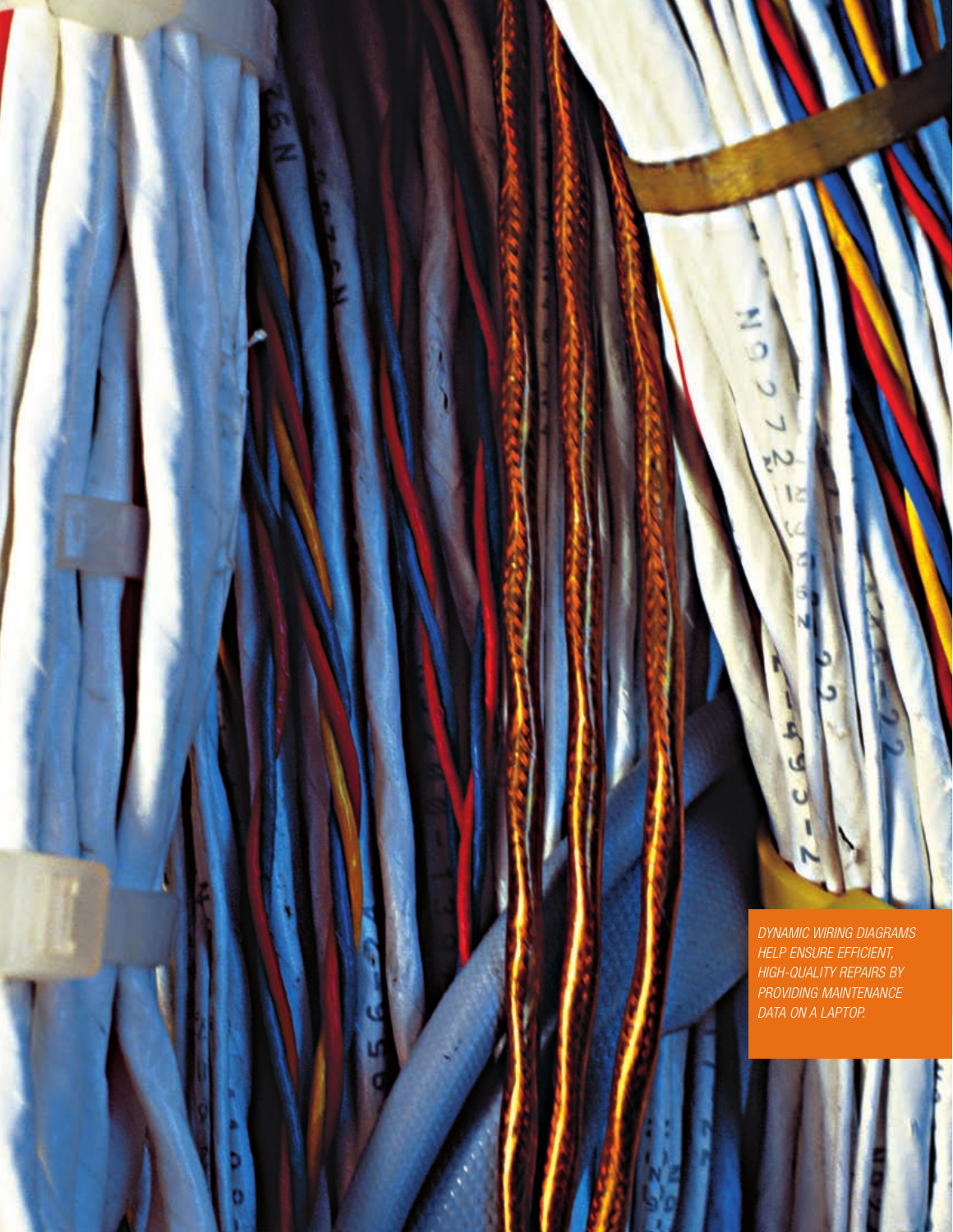# *Dynamic Wiring Diagrams:* Maintenance Efficiency on the 787

A special tool for the new Boeing 787 Dreamliner allows airline maintenance teams to access customizable wiring diagrams quickly and easily. This new approach is designed to help airlines increase safety, improve maintenance efficiency, and decrease maintenance costs.

By Dennis Dobrowski, Senior Project Manager, Commercial Airplane Services Information Technology; and Patrick Anderson, Manager, 787 Airplane Maintenance Engineering

For several years, Boeing has been working to develop a way to better communicate the configuration of the electrical systems on its airplanes. Wiring diagrams drawn by the electrical engineer responsible for the design of a specific airplane electrical system have traditionally been used to represent the system's configuration. While they provide an accurate view of the system, their usefulness is limited by their static nature.

Part of Boeing's objective in developing the 787 was to optimize revenue-generating flying time by increasing the efficiency of the airplane's maintenance. The primary interface for 787 support data is the Maintenance Performance Toolbox, which enables maintenance personnel to access maintenance procedures, fault isolation procedures, parts information, and other maintenance data in an electronic format on a laptop. (See "Maintenance Performance Toolbox," *AERO* first-quarter 2007.) The 787's new dynamic wiring diagrams are a complement to this e-enabled solution on the MyBoeingFleet.com online toolset.

## Limitations with printed diagrams

Traditional printed wiring diagrams were contained in a Wiring Diagram Manual (WDM) that provided airline maintenance teams with a precise representation of an airplane's wiring system. However, the process of locating the exact wiring harness, junction, wire, or other electrical component takes time away from the mechanic's real job: fixing a problem so the airplane can return to service. The data presented in the WDM was static and was not capable of data sorting or data linking.

It can also be a very time-consuming process  an electrical wiring manual may have 75 pages between a line replaceable unit and its associated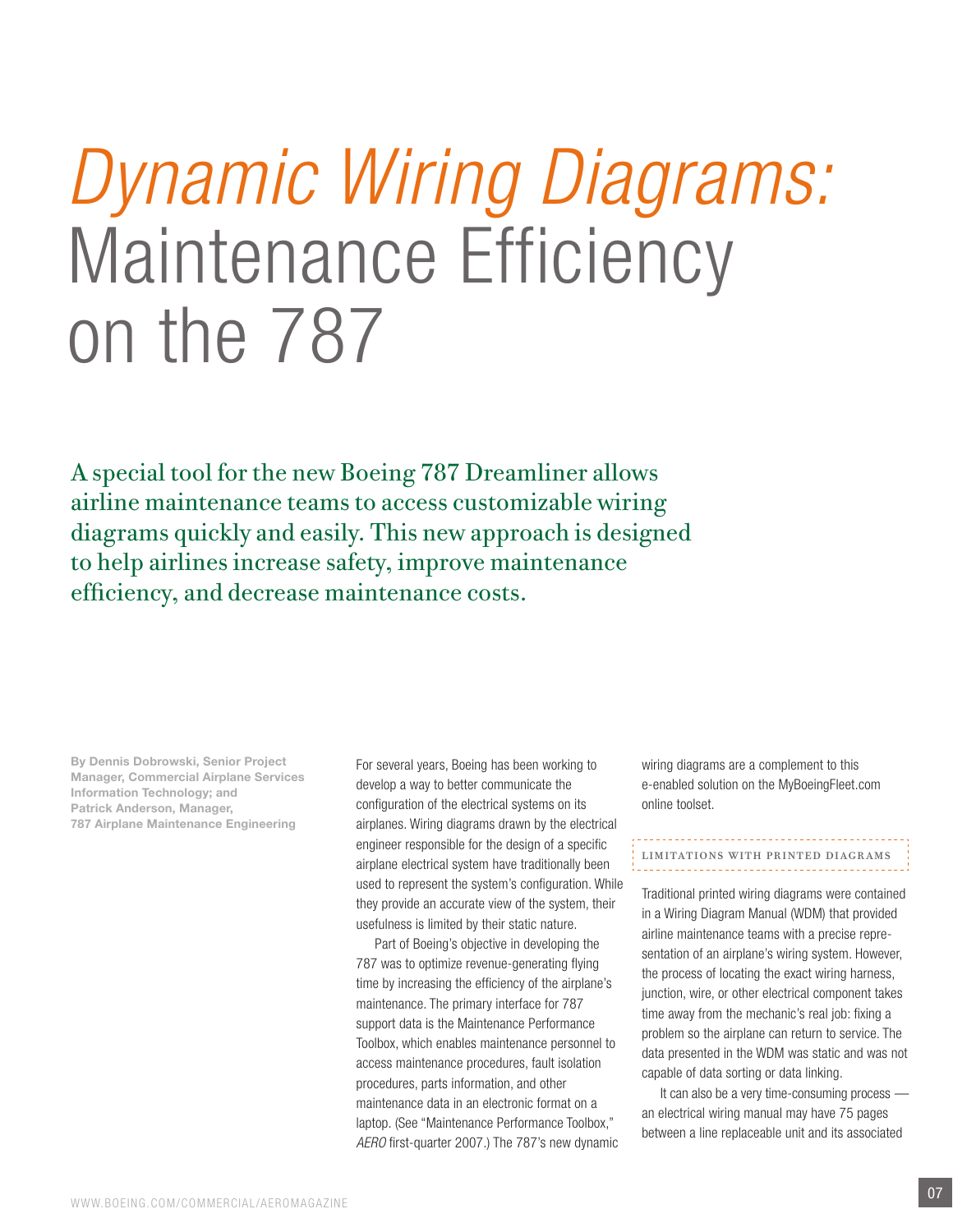*Table of Contents predefined view of a wiring harness*



DYNAMIC DRAWINGS ENABLE USERS TO SELECT DESIRED DETAIL *Figure 1*

*This dynamic drawing of a subset of slat position sensor wiring creates a view of the harness W8001068. In a traditional wiring diagram manual, this small harness would have been part of a much larger engineering drawing. Reducing the scope of the drawing allows airline maintenance teams to quickly focus on the specific area they are interested in.*

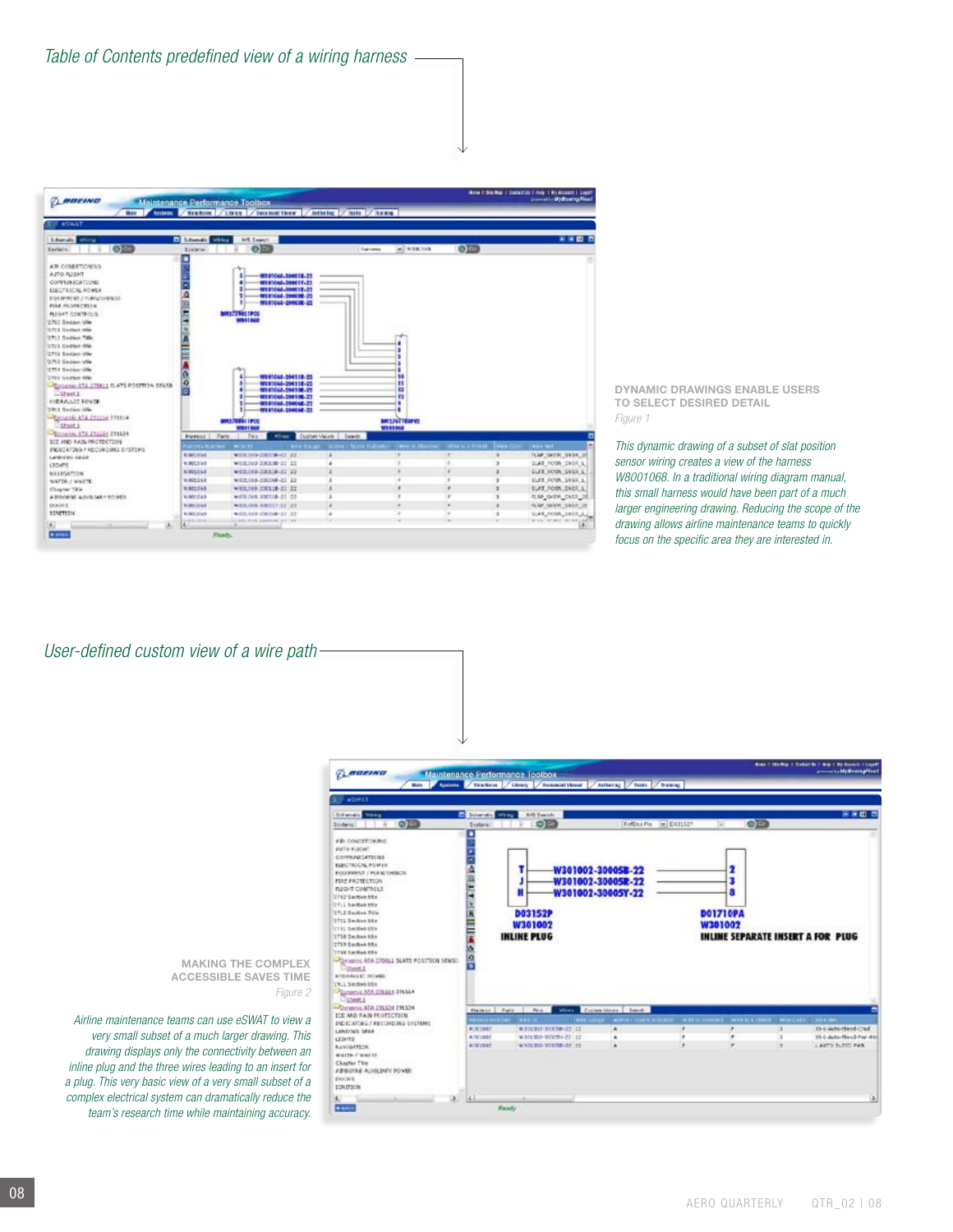The new electronic Schematic and Wiring Analysis Tool/Integrated Wiring Suite eliminates the production of a printed manual and enables airline maintenance teams to spend less time doing analysis and more time doing maintenance by providing flexible, dynamic wiring diagrams with customizable views.

connector. When assessing an electrical fault, the airline maintenance team must look through each of those pages to identify the WDM diagram pages that are applicable to the airplane tail number.

Additionally, when an airplane's electrical system has been modified, updated diagrams must be printed and distributed.

### Making wiring diagrams dynamic

The new electronic Schematic and Wiring Analysis Tool/Integrated Wiring Suite (eSWAT/IWS) that Boeing has developed for the 787 eliminates the production of a printed manual and enables airline maintenance teams to spend less time doing analysis and more time doing maintenance by providing flexible, dynamic wiring diagrams with customizable views. That, in turn, helps ensure efficient, high-quality repairs.

Users can adjust the view of the wiring diagram to see the entire airplane wiring system or a single wire path from power to ground (see fig. 1). Users can also adjust the view to better understand and orient the diagrams of the airplane's configuration and highlight any wire or harness in a specific color to make it easier to follow the wiring from source to termination. Other functionality includes links to other information as well as ties between visual wiring diagrams and wiring data reports. The application also allows for the linking of operatorspecific supplemental data to the Boeing data structure. These features enable maintenance personnel to quickly understand and work with the electrical configurations in the 787.

#### Working with eSWAT/IWS

eSWAT/IWS dynamically displays system wiring information to the airline maintenance team.

Wiring information is stored in a database which can be accessed through MyBoeingFleet.com. The information can be retrieved as requested by the user and filtered to apply specifically to the airplane being serviced. The data is then formatted and displayed in any combination of wiring diagram, pin listing (within a connector), and/or wire listing (see fig. 2).

eSWAT/IWS eliminates the need to sort through multipage foldouts and interpret system configuration information. Locator graphics, connector pin arrangement graphics, parts listings, and drawing notes are always readily available.

To access the tool, the user enters the airline's airplane tail number and specifies through the table of contents which wiring system to display. The tool draws a wiring diagram and provides detailed report data. Graphical icons enable users to quickly locate key functions. While researching the wiring, harness, or electrical component to be studied, the user can zoom in or out, compare one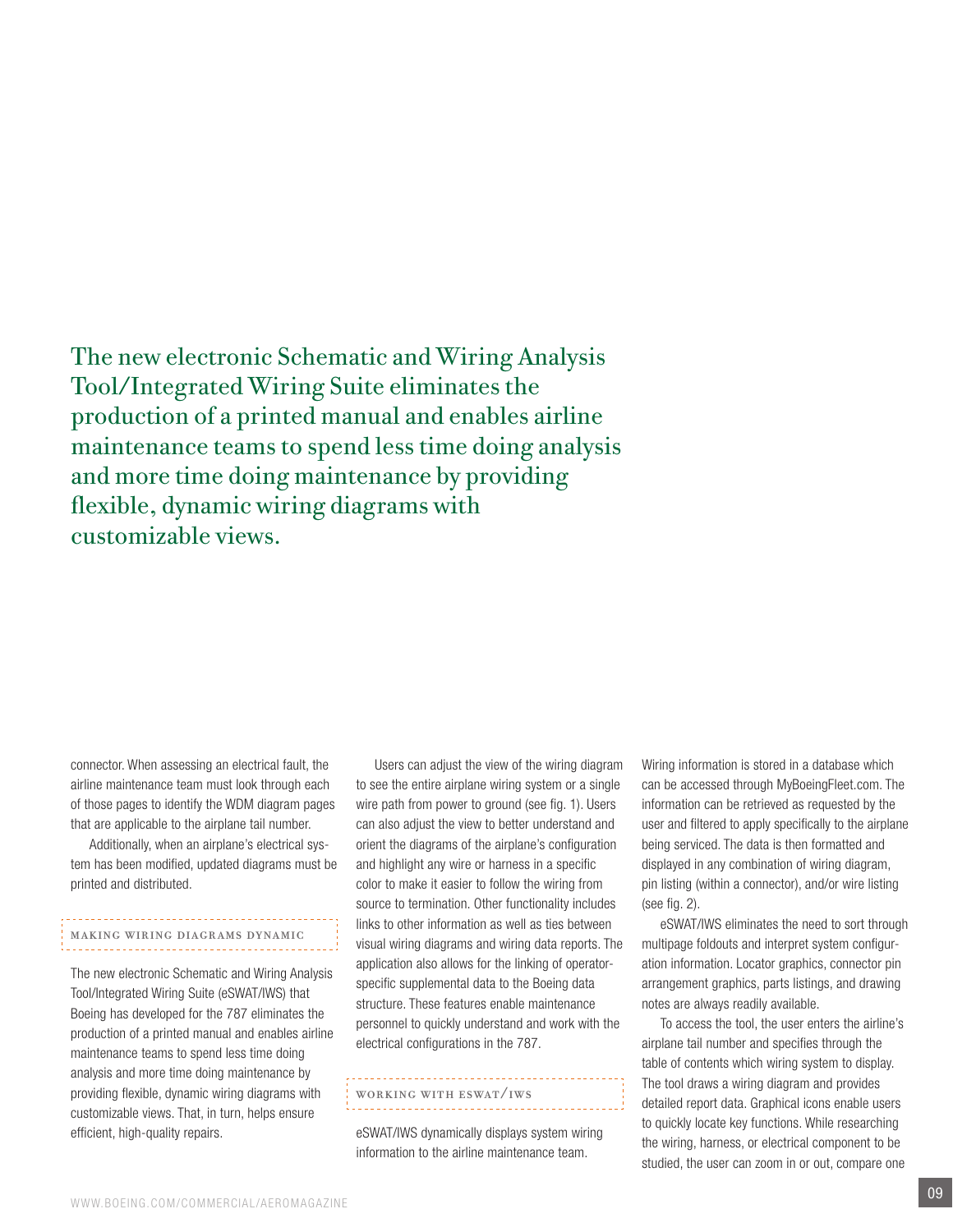| Customizable views |  |
|--------------------|--|
|--------------------|--|

| <b>Base</b><br><b>B</b> <i>eQuitt</i> 7<br><b>Columnia</b> Write<br>0 <sup>2</sup><br>Sections!                                                                                                                                                                                                                                                                                                                                                               | trains / Sturken / Likery / Luxement Floor<br><b>P.</b> Determined Winter<br><b>ING Search</b><br>RefDes Pix   N   DODESER | / Authening                                                       | Factor of Training                                           |                                                    |                                       |
|---------------------------------------------------------------------------------------------------------------------------------------------------------------------------------------------------------------------------------------------------------------------------------------------------------------------------------------------------------------------------------------------------------------------------------------------------------------|----------------------------------------------------------------------------------------------------------------------------|-------------------------------------------------------------------|--------------------------------------------------------------|----------------------------------------------------|---------------------------------------|
|                                                                                                                                                                                                                                                                                                                                                                                                                                                               |                                                                                                                            |                                                                   |                                                              |                                                    |                                       |
|                                                                                                                                                                                                                                                                                                                                                                                                                                                               |                                                                                                                            |                                                                   |                                                              |                                                    | <b>KAD 5</b>                          |
|                                                                                                                                                                                                                                                                                                                                                                                                                                                               |                                                                                                                            | 180.5<br>3                                                        |                                                              |                                                    |                                       |
| All courrelates<br>ASTO FOONT<br>CONFEREDATIONS<br>ELECTRICAL PUMPS<br>EGGPHENT / FUNDED-BVCG<br>FEM PROTECTION<br><b>FUGAT CONTENLS</b><br>1702 Satisside<br>TTLS Section Mfs<br>1712 Comen Title<br><b>CFI'S Section MM</b><br>12731 Section Mile<br>3793 Septem Mile<br>12703 Sachon Mile<br>1733 Section 664<br>-CASARIA ATA 220411 SLATS POSITION SENSIT<br><b>Distant</b><br><b>HYDRANLIC FOASE</b><br>1913 Section 1914<br>Parameter ATA 212134 212154 | Lettra Norman<br>SHILLER<br>1401128                                                                                        | <b>Parkfluider:</b><br><b>EACOEDCTIF LIME</b><br>BACCEDETIS-LIPPE | <b>Juanneton</b><br><b>JULIUS PLUG</b><br><b>JILINE FLUG</b> | <b>Empare</b><br><b>FEED ON E</b><br>DISSILIA EN E | Enport Tips<br>WEIGHT<br><b>WEEKS</b> |
| Distant 1<br>Discounts 41A INSIDE PARTIE<br>SCE AND EASY FROTECTION                                                                                                                                                                                                                                                                                                                                                                                           | Harwes   Jawre<br><b>Print</b>                                                                                             | <b>WHAT I CONNECTION</b><br><b>Service</b>                        |                                                              |                                                    |                                       |
| INDICATIVO / RECORDING EVETIME                                                                                                                                                                                                                                                                                                                                                                                                                                | Test Search                                                                                                                |                                                                   |                                                              | <b>FIGHT</b>                                       |                                       |
| LANDENC CAAR<br>LETHTS:                                                                                                                                                                                                                                                                                                                                                                                                                                       | CHARTEN                                                                                                                    | Ŵ<br>A1                                                           |                                                              |                                                    |                                       |
| <b>BAVIO/FIDE</b>                                                                                                                                                                                                                                                                                                                                                                                                                                             | <b>Holes Case</b>                                                                                                          | o                                                                 |                                                              |                                                    |                                       |
| WATER / WASTE                                                                                                                                                                                                                                                                                                                                                                                                                                                 | Ratch which word.                                                                                                          | $\Box$                                                            |                                                              |                                                    |                                       |
| Chainst Title<br>ABROSOF AUDILIARY BOWER<br>D008.5<br>SCALTEON                                                                                                                                                                                                                                                                                                                                                                                                | Starts with                                                                                                                | D                                                                 |                                                              |                                                    |                                       |

CUSTOMIZABLE VIEWS AND SEARCH CAPABILITY ENHANCE EFFICIENCY *Figure 3*

*Users can customize the tabular view of the data and search on a specific item. In this example, the tabular view gives the airline maintenance team detailed information about a specific part and allows the user to draw a dynamic view of that data, or search repair practices or fault information based on this tabular data. This capability reduces the very large amount of data that would have been present in a traditional wiring data and wiring report to a very small amount of data, enabling the airline maintenance team to quickly isolate the area where work needs to be done and reducing the time required to service the airplane.*

*Customizable tabular data columns* 

| <b>BURGWAT</b>                                                                                                                                                                                                                                                                                                                                                                                                                                                |                                                                                                                                                                                                                                                                                                                                                                                                                                   |                                                |                                                                                                                                                                                                          |                                                                                                                                                        |                                                                                                                                                                                                                                                                                                             |
|---------------------------------------------------------------------------------------------------------------------------------------------------------------------------------------------------------------------------------------------------------------------------------------------------------------------------------------------------------------------------------------------------------------------------------------------------------------|-----------------------------------------------------------------------------------------------------------------------------------------------------------------------------------------------------------------------------------------------------------------------------------------------------------------------------------------------------------------------------------------------------------------------------------|------------------------------------------------|----------------------------------------------------------------------------------------------------------------------------------------------------------------------------------------------------------|--------------------------------------------------------------------------------------------------------------------------------------------------------|-------------------------------------------------------------------------------------------------------------------------------------------------------------------------------------------------------------------------------------------------------------------------------------------------------------|
| <b>STREETS</b> VIVIL                                                                                                                                                                                                                                                                                                                                                                                                                                          | al Screenats, Perna<br><b>INS SHALE</b>                                                                                                                                                                                                                                                                                                                                                                                           |                                                |                                                                                                                                                                                                          |                                                                                                                                                        | 大米国の                                                                                                                                                                                                                                                                                                        |
| <b>OT</b><br><b>Syrtery:</b>                                                                                                                                                                                                                                                                                                                                                                                                                                  | w.<br>PARMA<br><b>STATISTICS</b>                                                                                                                                                                                                                                                                                                                                                                                                  | max.                                           |                                                                                                                                                                                                          |                                                                                                                                                        |                                                                                                                                                                                                                                                                                                             |
| <b>LE COMMETIONNE</b><br>NATO PLOCAT<br>DOMES ALCATIONS<br>DUCTING A POWER<br>2012/05/20 12:33 N DAIMAGUE<br><b>ISSE PROTECTION</b><br><b>NIGHT CONTROLS</b><br>2702 Section 106<br>2711 Section little<br>UPLE Second Table<br><b>STOR GANGAS WAS</b><br>2731 Sames We<br>2750 Section little<br>2762 Saction Otle<br><b>STRA Serrald Istle</b><br><b>COMMISSION SEEMS REPORTED ASSESS</b><br>$-53441$<br><b>VISILANCE FONES</b><br><b>SAL1 Section 1894</b> | <b>Carlotte</b><br>WHEELMA JUNEUR-22, EPRICHELESSME 11<br>WILLIAM JOCKLIN-22 EMETRILEDING 13<br>WECLOCO-DOCLINE-DE DANCHELSOOPOC AZ<br>WHEEDOM JOURNAL CO. GOVERNMENT OF<br>WEELMA-3000LK-22 0ME76902120115<br>#001908 200118-22 040101103702 13<br>WOELDOG SOUGHAVE EMECTINGENS 3<br>WEELNIA SOCOLY-22 CANTEROLINE 4<br>WOELDIG-2000IS-32 DMITCLEO3NG R<br>WELLING-JOINTE-IV EMITTERIC PRI 2<br>WHITANA 200316-22 EVERYWAY RAD 1 | Transferred Fore Terminal Instead - Its Felter | <b>UNIVERSITY</b> 1<br>UNIVERSITY 4<br>EMITROBLIFEE 3<br>UNITED LPG 3<br>CHIZARENTREZ 40<br>CHINGHIPS 4<br><b>EMERGIERSPRIE IE</b><br>HMCPANKHHEE IN<br>CHATGOLSPEZ Z<br>CRIMALISPEZ 5<br>CALVASTRIPED & | <b>WRITEDVE</b><br><b>MESSIONE</b><br>WEDNESDAR<br>WEIGHAE<br>WIDSTILLE<br>WEDDECK<br><b>WESSING</b><br>WEDDING<br>WEDEDOR<br><b>MEDIZINE</b><br>WEDDO | To family kinks - Investments - Dayan - Capen fax<br>Titula in L. World.<br>STEELS IN L. WOLLES.<br>ETOIS DEA WINIGO<br>STEELED H. L. WORLDG<br>STEELS EN'L WIETEG<br>270011 OV 1 WORLOW<br>ETTILL IN 1 WORLOW<br>attest for a legisland<br>ENGLI DE L. MOTERO<br>271911 1H 1 M3H18G<br>TINGS ON \$ MONTAGE |
| Consenir aTA 201114 291118<br>$-$ Sheet 1<br><b>HOMES ATA EXCLUSIVELY</b>                                                                                                                                                                                                                                                                                                                                                                                     | Harest Fatt<br><b>Date:</b>                                                                                                                                                                                                                                                                                                                                                                                                       | Wisse, J. Carlton Views                        | lase                                                                                                                                                                                                     |                                                                                                                                                        |                                                                                                                                                                                                                                                                                                             |
| <b>ALE WAS ARRESTED TO A</b><br><b>NOULATING / HECKEDING STSTERS:</b>                                                                                                                                                                                                                                                                                                                                                                                         | <b>That Shares</b>                                                                                                                                                                                                                                                                                                                                                                                                                |                                                | meter.                                                                                                                                                                                                   |                                                                                                                                                        |                                                                                                                                                                                                                                                                                                             |
| JAC 340 GELB                                                                                                                                                                                                                                                                                                                                                                                                                                                  | CallePlate                                                                                                                                                                                                                                                                                                                                                                                                                        | $\overline{M}$<br>All                          |                                                                                                                                                                                                          |                                                                                                                                                        |                                                                                                                                                                                                                                                                                                             |
|                                                                                                                                                                                                                                                                                                                                                                                                                                                               | Match Cale                                                                                                                                                                                                                                                                                                                                                                                                                        | Ð                                              |                                                                                                                                                                                                          |                                                                                                                                                        |                                                                                                                                                                                                                                                                                                             |
|                                                                                                                                                                                                                                                                                                                                                                                                                                                               |                                                                                                                                                                                                                                                                                                                                                                                                                                   |                                                |                                                                                                                                                                                                          |                                                                                                                                                        |                                                                                                                                                                                                                                                                                                             |
| JOHN.<br>44V) GATTIONA<br><b>WATHE / WASTE</b>                                                                                                                                                                                                                                                                                                                                                                                                                |                                                                                                                                                                                                                                                                                                                                                                                                                                   |                                                |                                                                                                                                                                                                          |                                                                                                                                                        |                                                                                                                                                                                                                                                                                                             |
| Chapter Title<br><b>Ambonne Automaker Nowan</b>                                                                                                                                                                                                                                                                                                                                                                                                               | Match whide word<br><b>Olaste with</b>                                                                                                                                                                                                                                                                                                                                                                                            | б<br>n                                         |                                                                                                                                                                                                          |                                                                                                                                                        |                                                                                                                                                                                                                                                                                                             |

Simplified column views eliminate unnecessary data *Figure 4*

*Tabular data columns can be customized to match the set of data that is relevant to the type of work the user is doing. That allows the engineer or mechanic to eliminate unnecessary data and simplify the analysis needed to understand the airplane configuration. In this example, the columns have been set to "all," but they can be set to any subset of columns the user would like to focus on.*